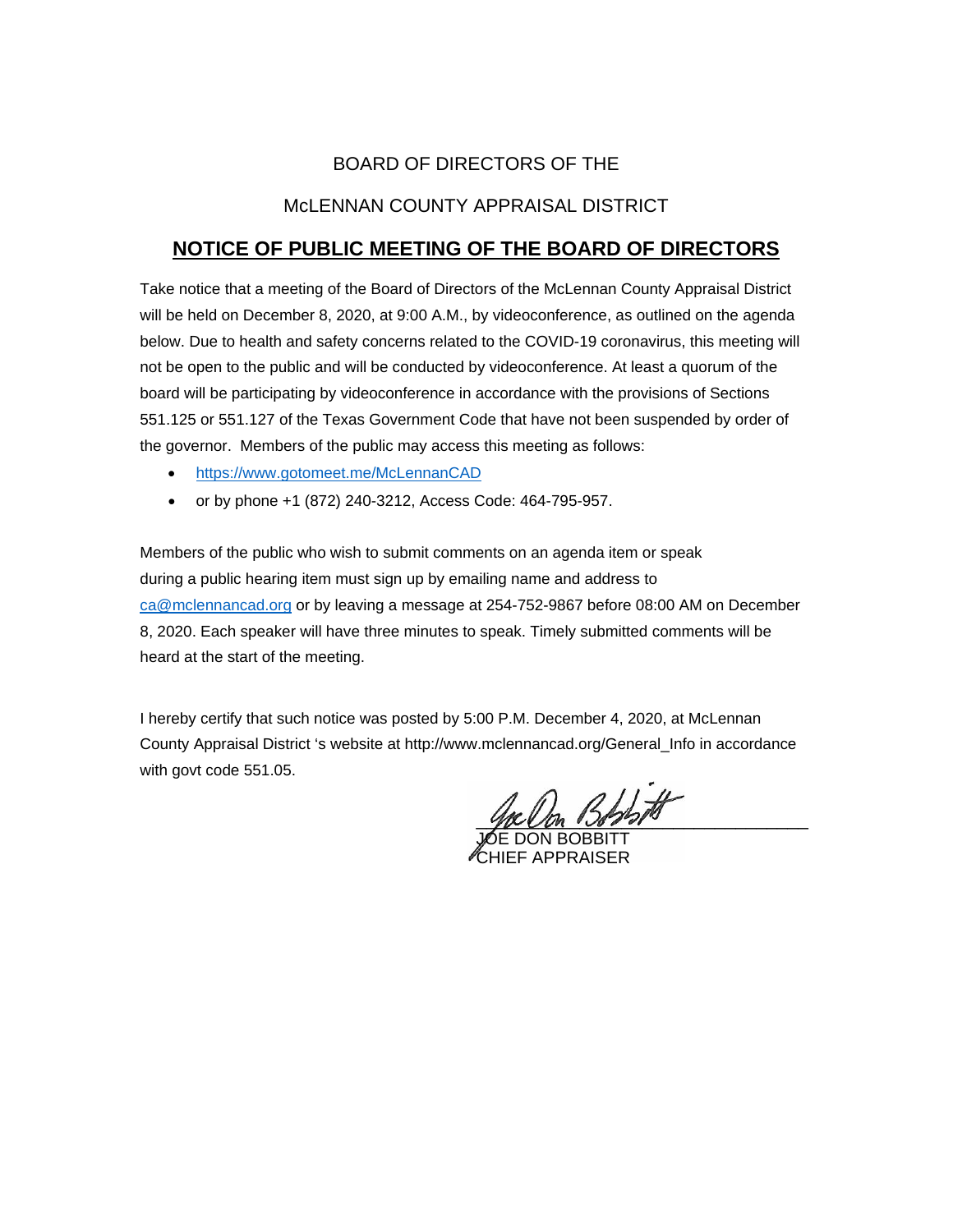#### BOARD OF DIRECTORS VIDEO CONFERENCE MEETING DECEMBER 8, 2020, 9:00 A.M. MCLENNAN COUNTY APPRAISAL DISTRICT 315 S. 26TH STREET, WACO, TX 76710 **Agenda**

Meeting Called To Order

#### **Public Comment**

#### **Business Session**

#### **Items Requiring Board Action**

# *Videoconference Info*

<https://www.gotomeet.me/McLennanCAD>

or by phone +1 (872) 240-3212, Access Code: 464-795-957

- 1. Minutes of November 17, 2020 meeting
- 2. Consider authorizing Chief Appraiser to enter into a Interlocal Agreement with City of Waco for use of Waco Convention Center

### **Executive Session**

- a. The appointment, employment, evaluation, reassignment, duties, discipline, or dismissal of an officer or employee, supervisor, chief appraiser (Tex. Govt. Code sec.551.074) (a)
- b. A private consultation with the board's attorney on matters in which the duty of the attorney to the governmental body under the Texas disciplinary rules of professional conduct of the state bar of Texas clearly conflicts with the open meetings act or pending or contemplated litigation or settlement offer, as authorized by law (Tex. Govt. Code section 551.071) 2018-3831-5 SANDY CREEK ENERGY ASSOC LP;

Note for agenda items under this heading: the board of directors will be in closed session for these items.

For any agenda items not under this heading: If during the course of the meeting covered by this notice, the board should determine that any business session item is permitted/eligible for a closed or executive meeting or session of the board and/or is required for such item, then a closed or executive meeting or session will be held as authorized by the Texas Open Meetings Act, Texas Government Code, Chapter 551 for any such item(s).

### **Business Session (Continued)**

#### **Other Items**

3. Adjournment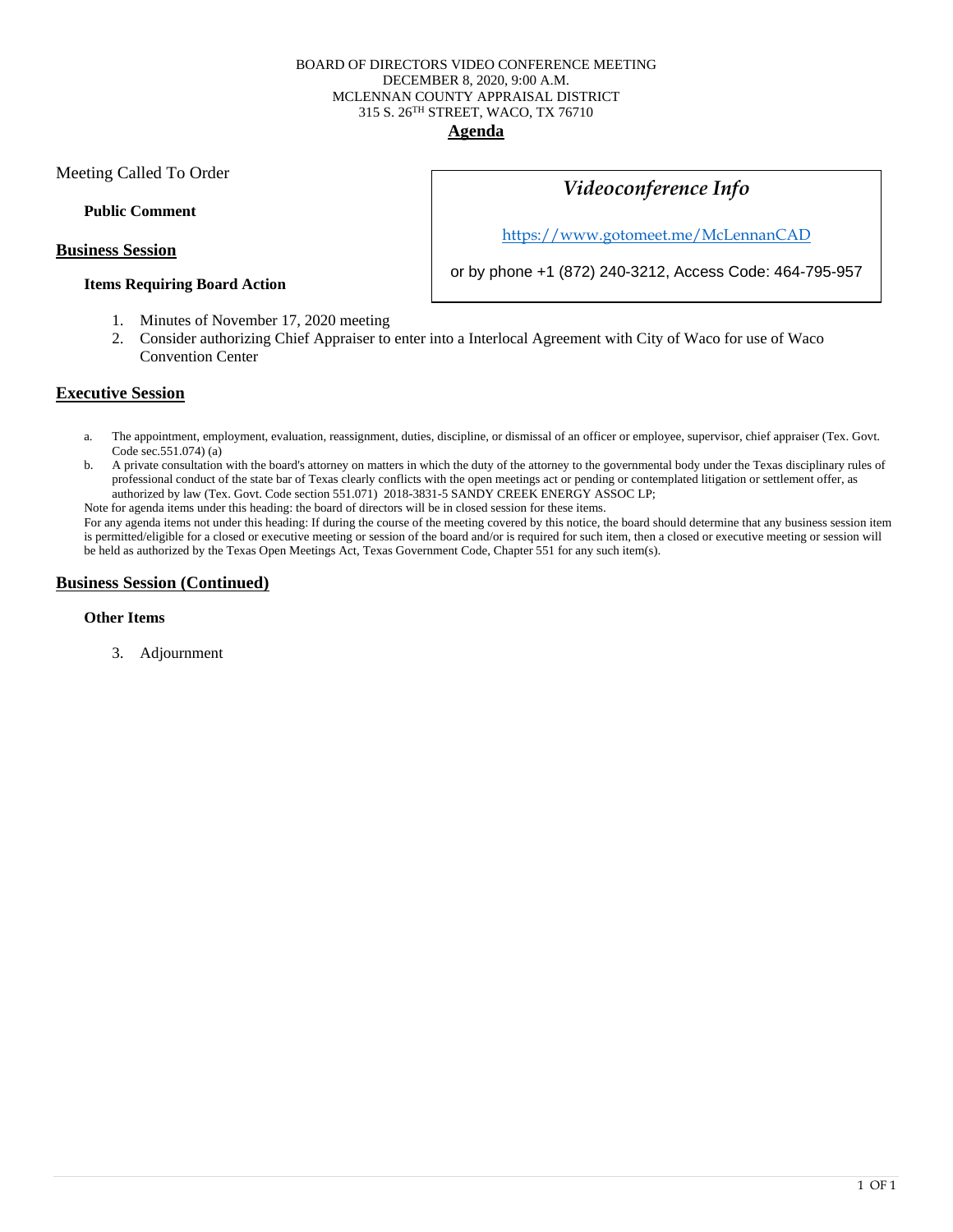## McLENNAN COUNTY APPRAISAL DISTRICT BOARD OF DIRECTORS MEETING November 17, 2020 9:00 A.M. McLennan County Appraisal District 315 S. 26th St. Waco, TX 76710

The Board of Directors of the McLennan County Appraisal District (BOD) met at 9:00 a.m. on Tuesday November 17, 2020, via video conference. The notice of such meeting was duly posted by 5:00 p.m., November 13, 2020.

The members present for the video conference meeting were: Mr. John Kinnaird, Mr. Allen Sykes, Mrs. Mildred Watkins, Mr. Tom Pagel and Mr. Randy Riggs. Also present at the meeting were Mr. Robert Meyers, Mr. Joe Don Bobbitt, Mr. Jim Halbert, Mrs. Olivia Daniel, Mrs. Betty Sanchez and Mrs. Lisa Gonzalez. Mr. Ben Perry was not present. Mrs. Mildred Watkins left the meeting at 10:15 a.m.

John Kinnaird called the meeting to order at 9:04 a.m.

Public Comment: None

Business Session

Items Requiring Board Action

- 1. Minutes of September 24, 2020 Meeting: Approved as submitted.
- 2. Consider contract for supplemental HR services with SGR: Joe Don Bobbitt presented introducing Jon Heirich and Leigh Corson with SGR. The price of travel, contact cost and timeline were discussed between the board and SGR determining the  $1<sup>st</sup>$  plan based on previous assessment would be completed within 3 months. Mildred Watkins motioned to approved the contract for supplemental HR services with SGR. Tom Pagel seconded. No opposition. Motion passed.
- 3. Consider Health insurance bids and employee benefits: Joe Don Bobbitt presented introducing Rodney Clark with Insurors of Texas. Rodney Clark presented the renewal with a 5.6% increase in medical, 4% increase on the buy up medical plan, 5% increase in the dental plan and no increase on vision and all life and long-term disability plans. Board discussed the rate increases and confirmed they were covered in the budget. Allen Sykes motioned to approve the health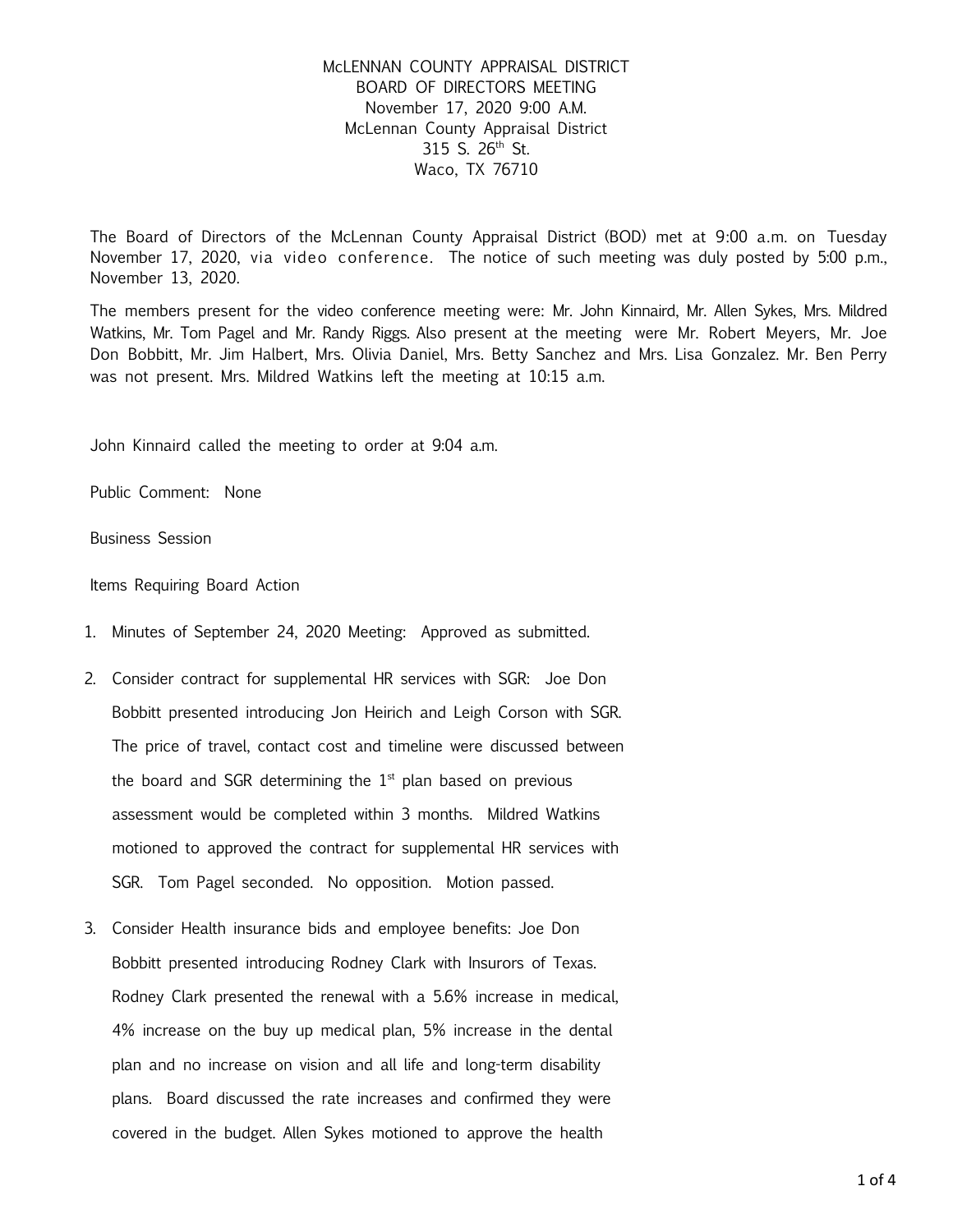insurance and employee benefits for 2021 as presented. Tom Pagel seconded. No opposition. Motion passed.

- 4. Consider purchase of DIR contract DIR-TSO-4288 for TransUnion enhanced Real Estate Report: Joe Don Bobbitt presented the cost would be \$1500.00 annually for data source regarding market sales. The board discussed. Mildred Watkins motioned to approve the contract with TransUnion pending conversation with Robert Meyers. Allen Sykes seconded. No opposition. Motion passed.
- 5. Consider Interlocal purchasing agreement with Travis CAD to meet minimum purchasing requirement: Joe Don Bobbitt presented that because Travis CAD has already met the minimum requirement of \$25,000. it would allow McLennan CAD to bi-pass that minimum for purchasing. Tom Pagel motioned to approve the Interlocal purchasing agreement with Travis CAD to meet the minimum purchasing requirement. Mildred Watkins seconded. No opposition. Motion passed.
- 6. Consider renewing contract for legal service with MVBA for 2021: Joe Don Bobbitt presented the contract is the same no changes. Robert Meyers thanked the board for their consideration for another year. Allen Sykes motioned to approved the contract for legal services with MVBA for 2021. Mildred Watkins seconded. No opposition. Motion passed.
- 7. Consider renewing JRBT engagement letter for financial statements and services for 2021: Joe Don Bobbitt presented that there is a rate increase to \$690. monthly for 2021. The board discussed. Mildred Watkins motioned to approved the renewal of JRBT's engagement letter for 2021. Allen Sykes seconded. No opposition. Motion passed.
- 8. Consider renewing Patillo, Brown & Hill engagement letter for financial audit 2021. Joe Don Bobbitt presented that there is rate increase to \$7,200. annually. The board discussed. Allen Sykes motioned to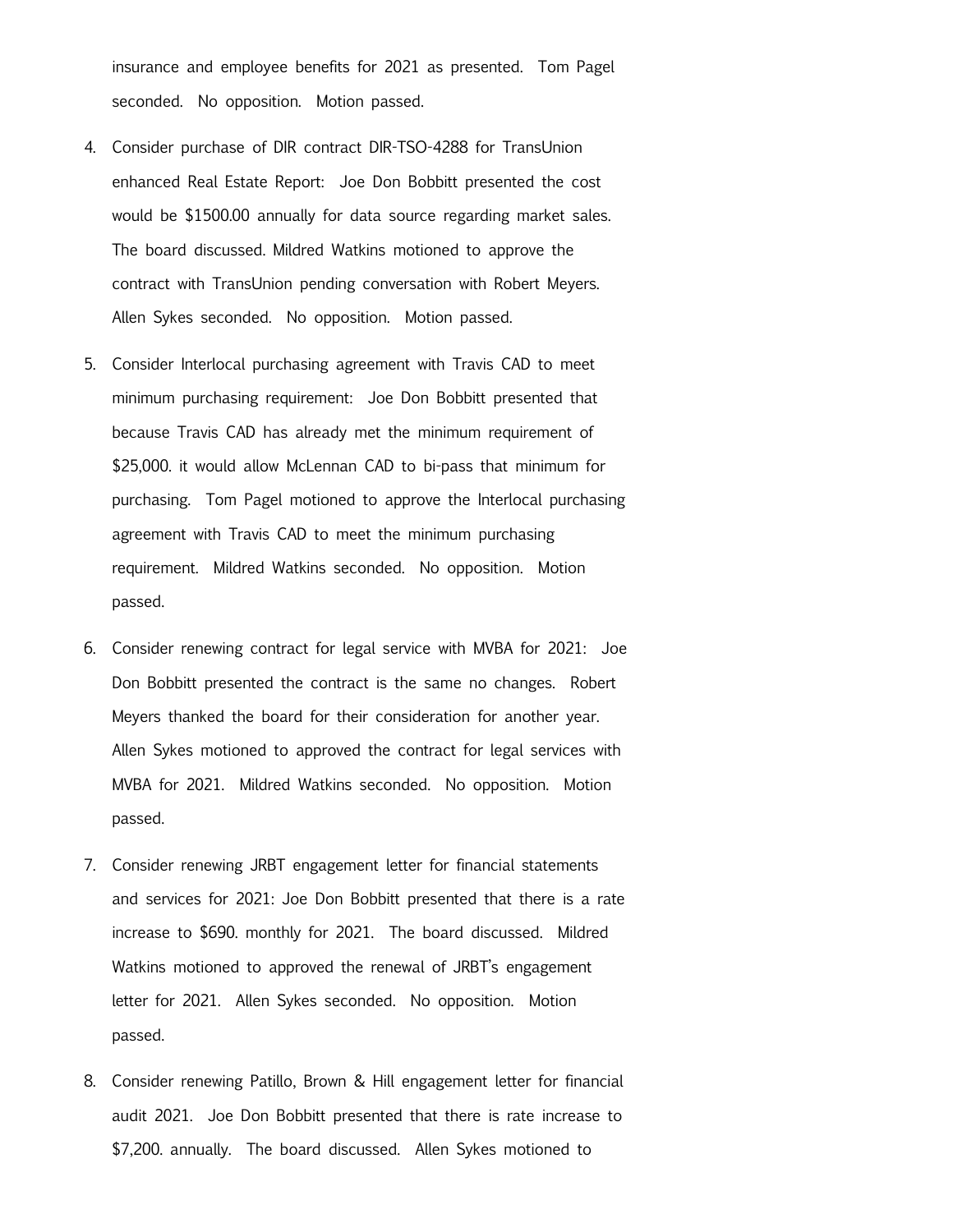approve the renewal of Patillo, Brown & Hill engagement letter for 2021 as presented. Mildred Watkins seconded. No opposition. Motion passed.

- 9. Consider line item changes to the 2020 budget: Joe Don Bobbitt presented the line item changes totaling \$298,402.83. The board discussed. Allen Sykes motioned to approved the line item changes to the 2020 budget as presented. Mildred Watkins seconded. No opposition. Motion passed.
- 10. Consider purchase of additional mobile devices and licenses from consulting and technology fund: Joe Don Bobbitt presented that the extra Ipads needed would enable all appraisers to go out individually instead of being paired up, allowing more properties to be valued. The cost would be \$42,000. The board discussed the life expectancy of the equipment determining it would be about 3 years. Tom Pagel motioned to approved the purchase of additional mobile devices and licenses from the consulting and technology fund. Mildred Watkins seconded. No opposition. Motion passed.

#### Discussion Items:

- 11. New leadership introduction: Joe Don Bobbitt presented the new Deputy Chief appraiser (Jim Halbert), Residential Supervisor (Leslie Leaman) and not present at the meeting the New Commercial Supervisor (Clyde Buro). The board welcomed them.
- 12. Financial Statements: Joe Don Bobbitt presented. The board discussed.
- 13. Review Existing or recurring contracts: Joe Don Bobbitt presented and noted to remove Linebarger. The board discussed.

#### Management and Committee Reports

14. Taxpayer Liaison Report: Betty Sanchez presented. The board opened the floor to Anna Schultz, who requested to address the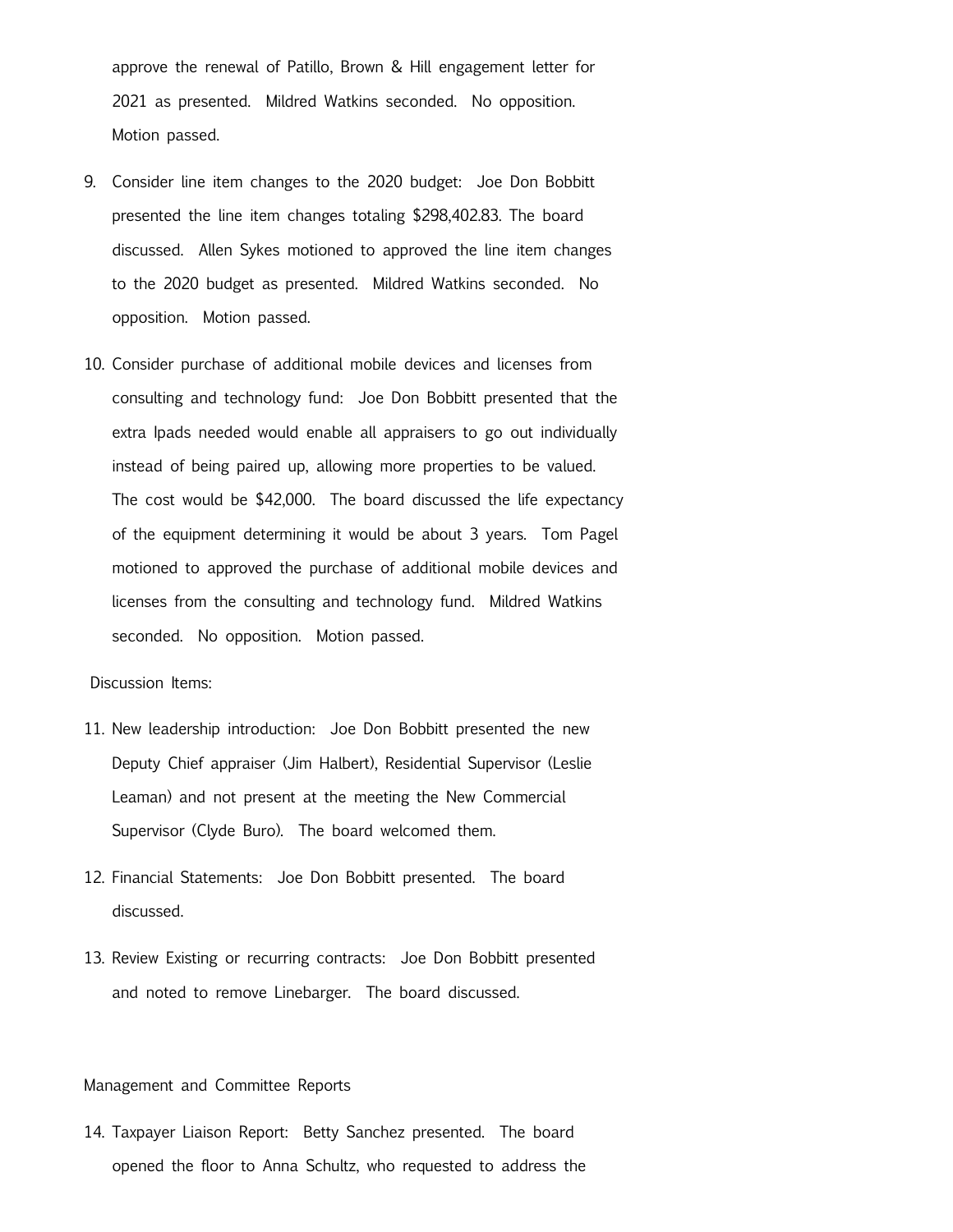board complaining that the McLennan CAD protest procedure was unfair and that during her hearing the staff was rude and the whole process felt hostile. The board thanked her for her time saying they would follow up with the McLennan CAD staff on this complaint. Betty Sanchez indicated that she had one other person that had a complaint but had been unresponsive to a letter that was sent to him. Betty Sanchez also indicated that she was having a difficult time finding new ARB members. The board discussed.

15. Chief Appraiser Report to include updates regarding: appraisals, preliminary totals, arb, arbitrations, lawsuits, training & education, open records request, MCAD building, MCAD contracts, PVS results, relevant AG opinions: Joe Don Bobbitt presented. The board asked if this upcoming year's TAAD conference would be virtual. Joe Don Bobbitt said currently it is going to be face to face in February.

Executive Session: None

Set next meeting date: January 2021. Joe Don Bobbitt will circulate dates of availability for approval by the board. Agenda items to include at the next meeting: Policy Review (Investment Policy) and the Chief Appraiser evaluation/contract review. The board asked Joe Don Bobbitt to send the evaluation/contract to the board to review prior to the next meeting.

There is no other business to come before the Board; the meeting adjourned at 10:17 a.m.

Allen Sykes, Secretary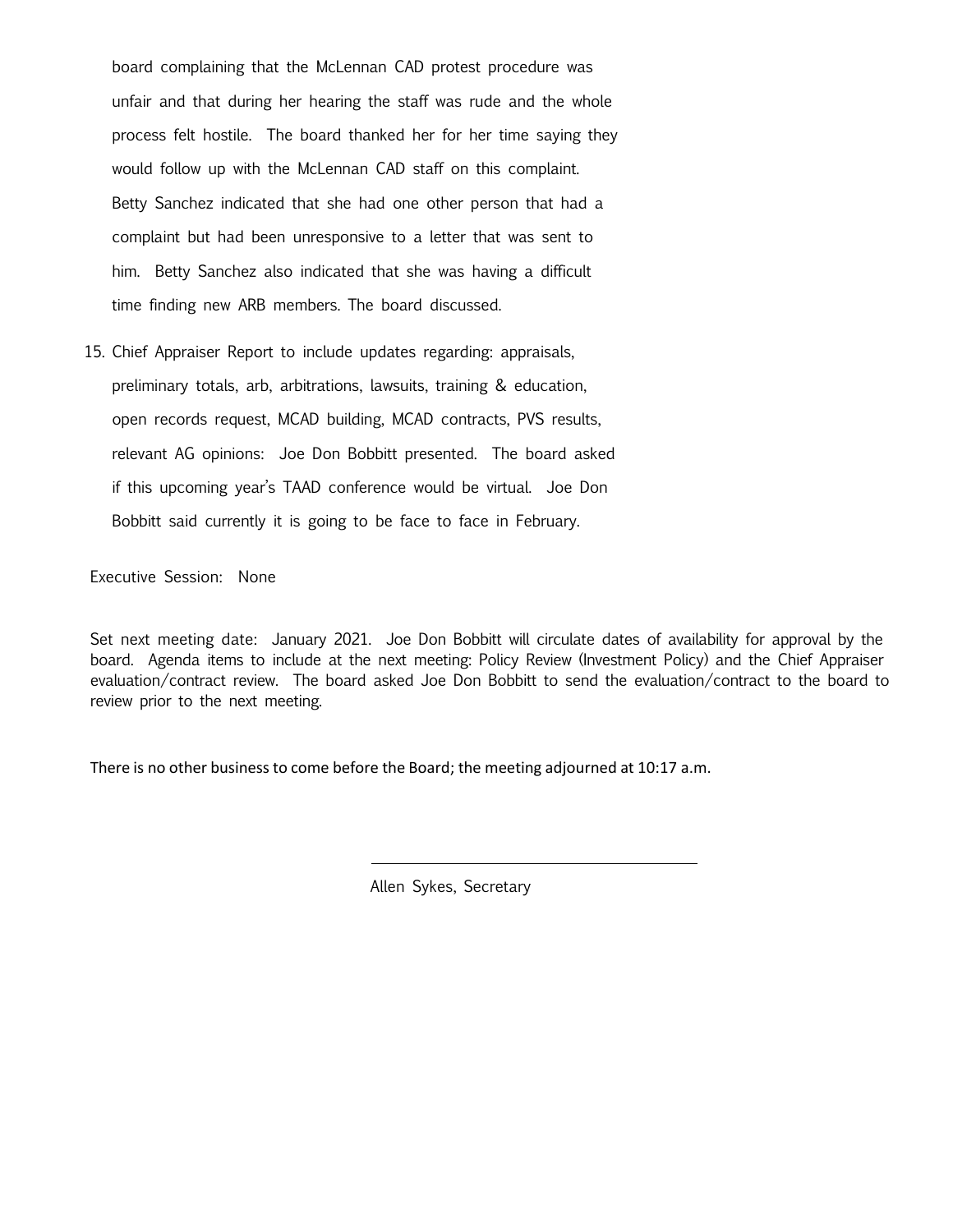

# **INTERLOCAL COOPERATION AGREEMENT FOR USE OF THE WACO CONVENTION CENTER FOR McLENNAN COUNTY PROPERTY TAX APPRAISAL PROTEST HEARINGS**

## **COUNTY OF MCLENNAN**

**STATE OF TEXAS** §

§ KNOW ALL PERSONS BY THESE PRESENTS

**THIS INTERLOCAL COOPERATION AGREEMENT** is made this day of , 2020, by and between the **CITY OF WACO ("CITY"),** a home rule municipality, acting by and through its City Manager on behalf of the Waco Convention Center **("WCC")** and **MCLENNAN COUNTY APPRAISAL DISTRICT ("DISTRICT")**, a political subdivision acting through its Chief Appraiser. The City and the District may be hereinafter called "**the PARTIES**".

**WHEREAS**, Chapter 791 of the Texas Government Code, as amended, entitled Interlocal Cooperation Contracts, authorizes contracts between political subdivisions for the performance of governmental functions and services; and

**WHEREAS**, due to the impacts of COVID-19 and the requirements of social distancing, the DISTRICT desires to use the Waco Convention Center for property tax protest hearings;

**WHEREAS**, due to the impacts of COVID-19 and the requirements of social distancing, the in-person occurrence of property tax protest hearings is inconsistent and dependent upon emergency orders of the Governor, McLennan County and the City of Waco;

**WHEREAS**, the DISTRICT desires to establish a location to conduct property tax protest hearings ("events") consistent with the COVID-19 prevention requirements;

WHEREAS, the CITY desires to rent all or part of the WCC to the DISTRICT, as needed, to conduct events consistent with the COVID-19 prevention requirements;

**NOW THEREFORE**, in consideration of the mutual covenants and agreements, the Parties agree as follows:

- 1. **PROPOSALS:** The DISTRICT will request to reserve the WCC by submitting a completed "Interlocal Reservation Proposal" attached as Exhibit A directly to the WCC. The request should be submitted at least 7 calendar days prior to the requested event date. The City will notify the DISTRICT within two (2) business days if the request can be accommodated.
- 2. **CANCELLATION**: Either party may cancel the event any time without penalty,